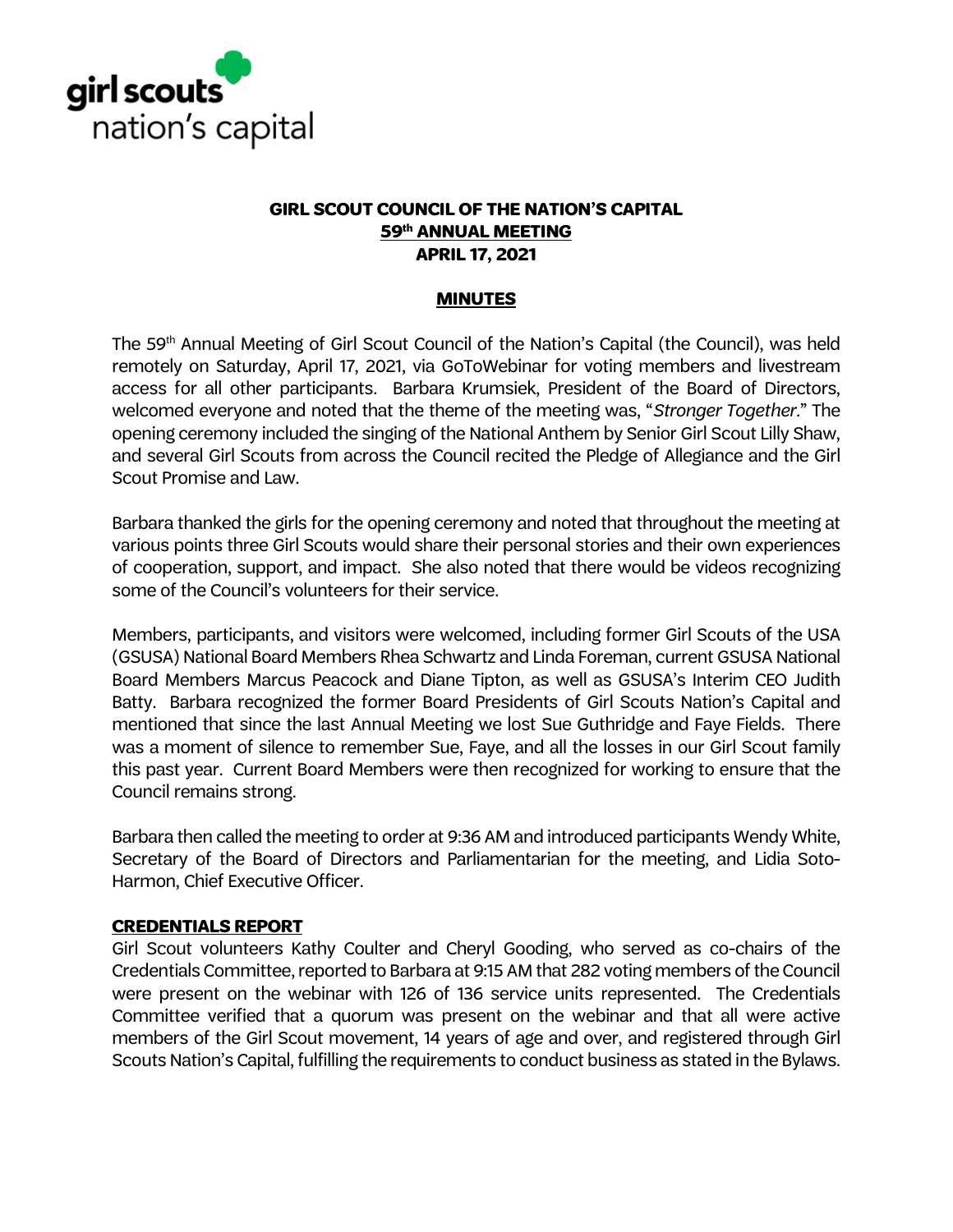## **APPROVAL OF AGENDA, RULES OF ORDER, AND MINUTES – April 18, 2020 Meeting**

There were two corrections to the minutes. The first correction was on page five under President's Remarks, first paragraph, to delete the word "every" at the end of the second line. The second correction was on page six under Chief Executive Officer's Remarks, second paragraph, to change "…community service" to "…community services" at the beginning of the fourth line.

## **Motion: On motion duly made and seconded, the agenda and rules of order to govern the meeting, along with the minutes from the April 18, 2020 Annual Meeting, were approved as corrected.**

## **BYLAWS AND ARTICLES OF INCORPORATION AMENDMENTS – Wendy White**

Wendy noted that in September 2020, the Board created an ad hoc committee to review and revise the Bylaws to reflect the Council's current practices and Virginia law requirements. She noted that the Board of Directors endorsed the changes suggested by the ad hoc committee at their February 2021 meeting and that almost 400 delegates reviewed them at the Forums held in February. The Council's legal counsel at Williams & Connolly also reviewed the Bylaws amendments.

Changes were made to the Bylaws to clarify current Council practices, which included the delegate formula for Annual Meeting; to allow for virtual meetings; and to elect national delegates a year earlier as a result of the changes made at the 2020 National Council Session. Changes to the Articles of Incorporation included updating the responsibility section to add the current role of women in the workplace and the world; adding a new article to permit the board to act by majority consent, if certain requirements are met; and providing definition clarity. The committee also took the opportunity to address the use of defined terms consistently throughout the document and to make other minor conforming changes and grammatical corrections.

After the review of the various changes, the following action was taken.

## **Motion: On motion duly made and seconded, the proposed amendments to the Council Bylaws and Articles of Incorporation were adopted, with one opposed and two abstentions.**

# **TREASURER'S REPORT – María Rodríguez**

Council Treasurer María Rodríguez presented the report on the Council's Financial Statements for the fiscal year ended September 30, 2020 (Fiscal Year 2020). A copy of the full report is attached as "Addendum I" and incorporated by reference in these minutes.

# **FORUM PRESENTATION – Antoinette Barksdale**

Second Vice President Antoinette Barksdale along with Teen Board Members, Ulaina Ahn and Jessica Menses, reported on results of the forums held in February 2021. Antoinette reported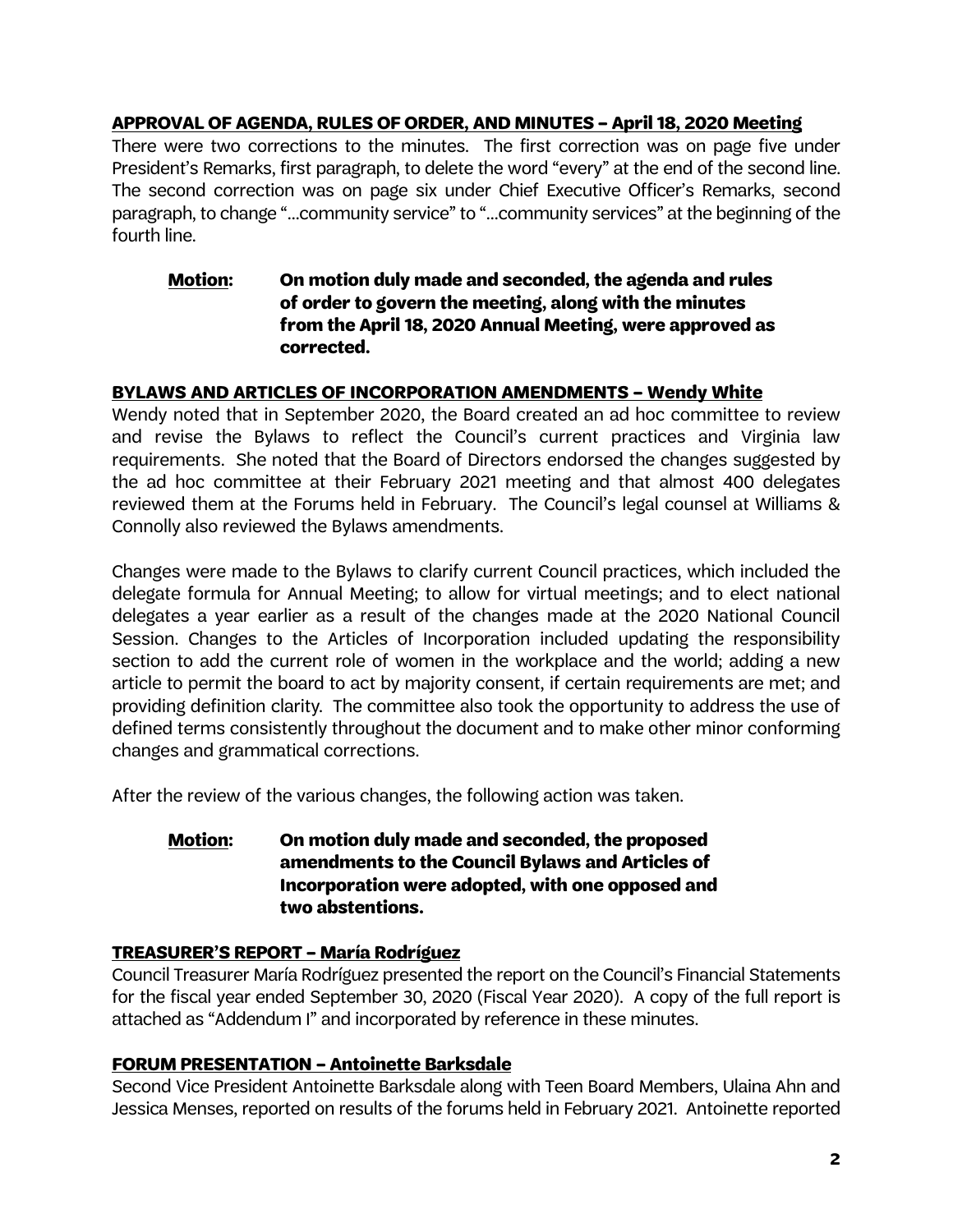that we hosted seven virtual Forums, including one Teen Forum, for almost 400 service unit delegates.

Discussion at Forums focused on the following questions:

- What aspects of Girl Scouts are best experienced virtually? In-person?
- What creative ways can we combine virtual and in-person opportunities to meet the needs of girls, families, and volunteers?
- What training and resources will volunteers require to deliver a hybrid program?

Although virtual Girl Scouting has been a challenge for some, participant feedback indicated that aspects of our program are well-suited to the virtual world. Therefore, the Council sees hybrid program delivery -- a combination of virtual and in-person experiences -- to be our future with the goal to increase access to experiences for girls and decrease burdens of participation for parents and volunteers.

Volunteers and parents overwhelmingly stated that virtual is best for trainings and volunteer or parent meetings -- scheduling is easier, and travel is not required. For parents, virtual girl programs work if minimal parent participation is required. Girls appreciate the access virtual programs provide to unique guest speakers and subject experts as well as opportunities to complete badge and journey activities. Girls also shared that there were many ways just to have fun while gathering virtually, and that participating in activities like baking, watching movies, and playing trivia games provides a chance for girls to create new shared memories.

Delegates agreed that Girl Scouting is best when we can gather in-person, especially outdoors. In-person provides opportunities to make personal connections and practice social skills as well as teamwork. Participating in Girl Scout traditions such as songs, friendship circles, ceremonies and Thinking Day creates a sense of community and provides more opportunities to serve the community.

It was noted that, since many troop leaders were uncertain how to combine both in-person and virtual elements, the most common recommendation was to utilize virtual platforms to accomplish advanced planning required for in-person events, trips, or activities. One of the suggestions was that virtual meetings or activities should be scheduled during the winter months in order to minimize cancelations in poor weather conditions. Gold Award workshops as a hybrid activity were highly recommended.

Delegates requested trainings and instructional one-pagers for online platforms and technology as well as financial support for Zoom subscriptions. They wanted to learn from others who successfully engage girls virtually with specific techniques and content. It was reported that the Council has already made investments in technology to help support many of these requests. The feedback provided will help to inform the development of new corporate goals for the Council for the next four years.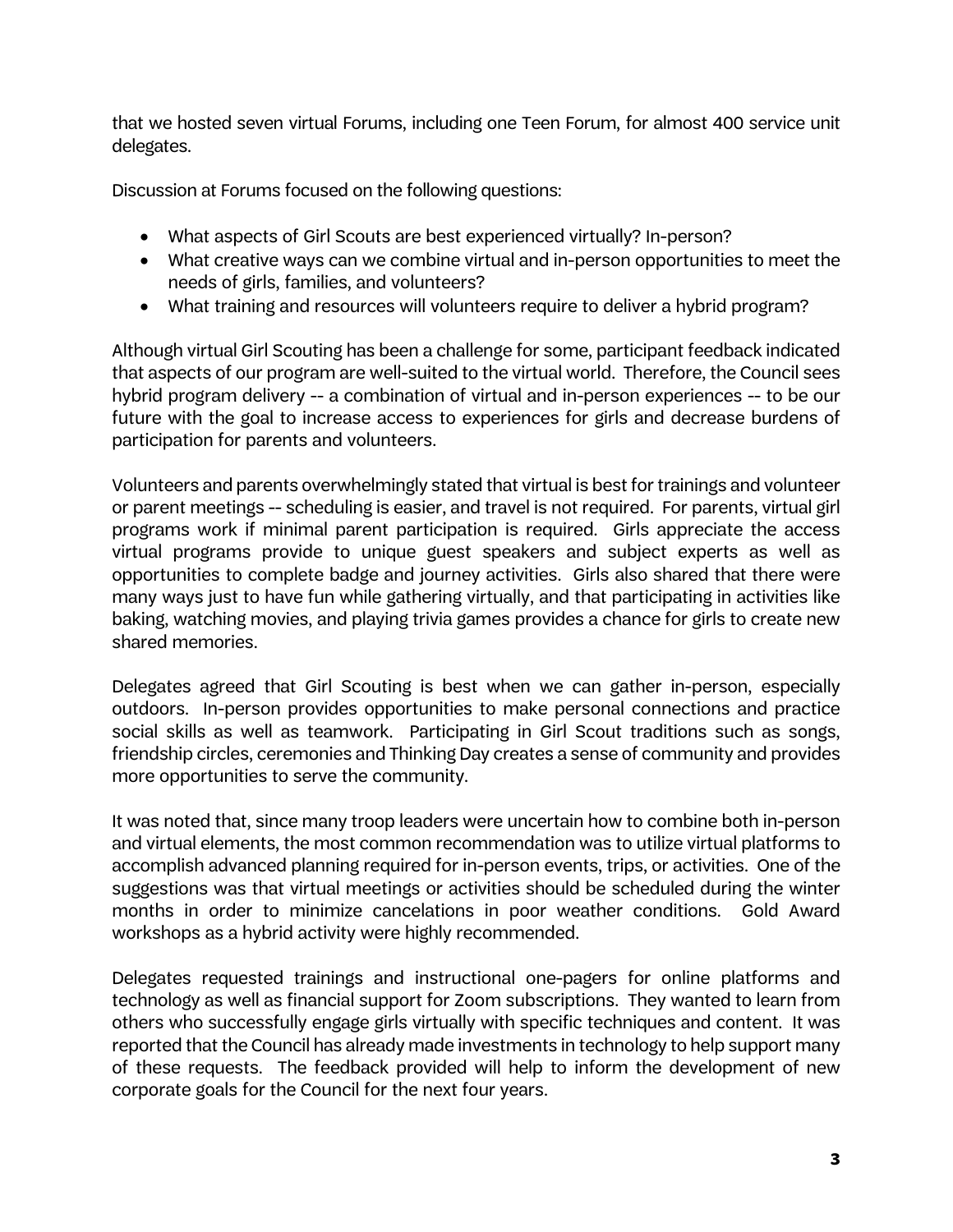#### **NOMINATING COMMITTEE REPORT AND ELECTION – Anne Scott**

Barbara noted that, pursuant to the Council Bylaws regarding nominations from the floor, no nominations from the floor were received in advance for this Annual Meeting. Barbara then introduced Anne Scott, Chair of the Nominating Committee, and asked her to present the Committee's report.

Anne thanked the members of the Committee for their work in putting together the slate of nominees for members-at-large to the Board of Directors and Nominating Committee members. She noted that the slate of nominees was consistent with our democratic principles and that of Girl Scouts of the USA.

Anne presented the following slate of nominees in the categories set forth below:

### **For Members-at-Large of the Board of Directors, three-year term, October 1, 2021 – September 30, 2024**

Nicole "Nikki" Clifton Rory Maynard Nishita Henry Jodi Morton James MacGregor Wendy Stark Cheryle Mack

## **For Member-at-Large of the Board of Directors, unexpired one-year term, October 1, 2021 – September 30, 2022**

Janet Osborn

## **For Members-at-Large of the Board of Directors, one-year term, Teen Girls, October 1, 2021 – September 30, 2022**

Sophia Brown Gitika Gorthi

**Motion: The slate of nominees for the Board of Directors was approved as presented by acclamation and the nominees elected.**

**For Members of the Nominating Committee, three-year term, October 1, 2021 – September 30, 2024**

> Christy Brundage Jodi Morton Mary Karen Wills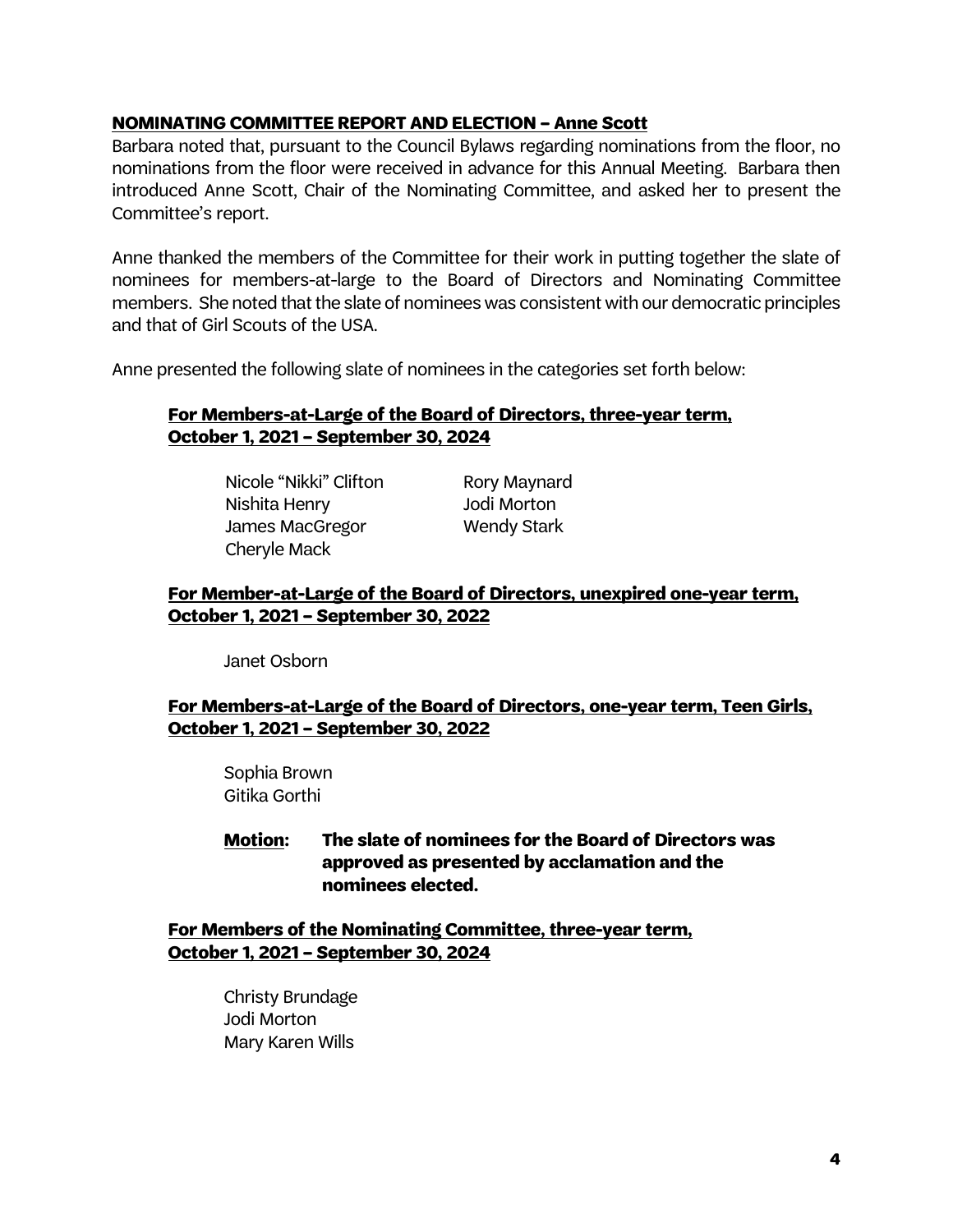## **Motion: The slate of nominees for members of the Nominating Committee was approved as presented by acclamation and the nominees elected.**

### **RECOGNITION OF OUTGOING BOARD AND NOMINATING COMMITTEE MEMBERS**

Barbara thanked the following individuals, whose terms will expire at the end of the fiscal year on September 30, 2021, for their service on the Board of Directors and Nominating Committee.

#### **From the Board of Directors, Members-at-Large**

Ulaina Ahn Vicky Bailey Jessica Theis Mary Karen Wills

#### **From the Nominating Committee**

Suzanne Gleason Anne Scott Carolyn Thompson

#### **PRESIDENT'S REMARKS – Barbara Krumsiek**

Barbara began her remarks by commenting on her first official duty last October of leading the Council's delegation in the virtual National Council Session. She noted that between the extremely active chat log and a socially-distanced in-person gathering for half of our delegation at the DC office, it was a true bonding experience.

Barbara went on to share her experiences as a Girl Scout selling cookies at age 9 and as a teen camp counselor, and the benefit she received as she headed to college due to her participating in the Girl Scout program.

Barbara thanked the volunteers and noted that regardless of their role -- troop leader, Share Chair, Service Unit Manager, Adult Educator, Camp Volunteer or Board member -- their passion and dedication truly make a difference in the lives of each and every Girl Scout.

Barbara then gave an update on fundraising in a COVID environment and shared information on some of the planned events to raise more funds for the Council. She also mentioned the opening of our summer camps to serve approximately 4,000 girls. Barbara went on to note the Council has survived this past year much stronger, but she doesn't want us to survive, she wants us to thrive in every possible way -- from growing membership to serving our girls, from supporting our volunteers to sustainable finances -- our Council has an important leadership role to play in our community and in the Movement.

Barbara concluded her remarks by noting how honored she is to lead this Council of inspiring girls, dedicated volunteers, and generous donors and that, together, she knows we are stronger.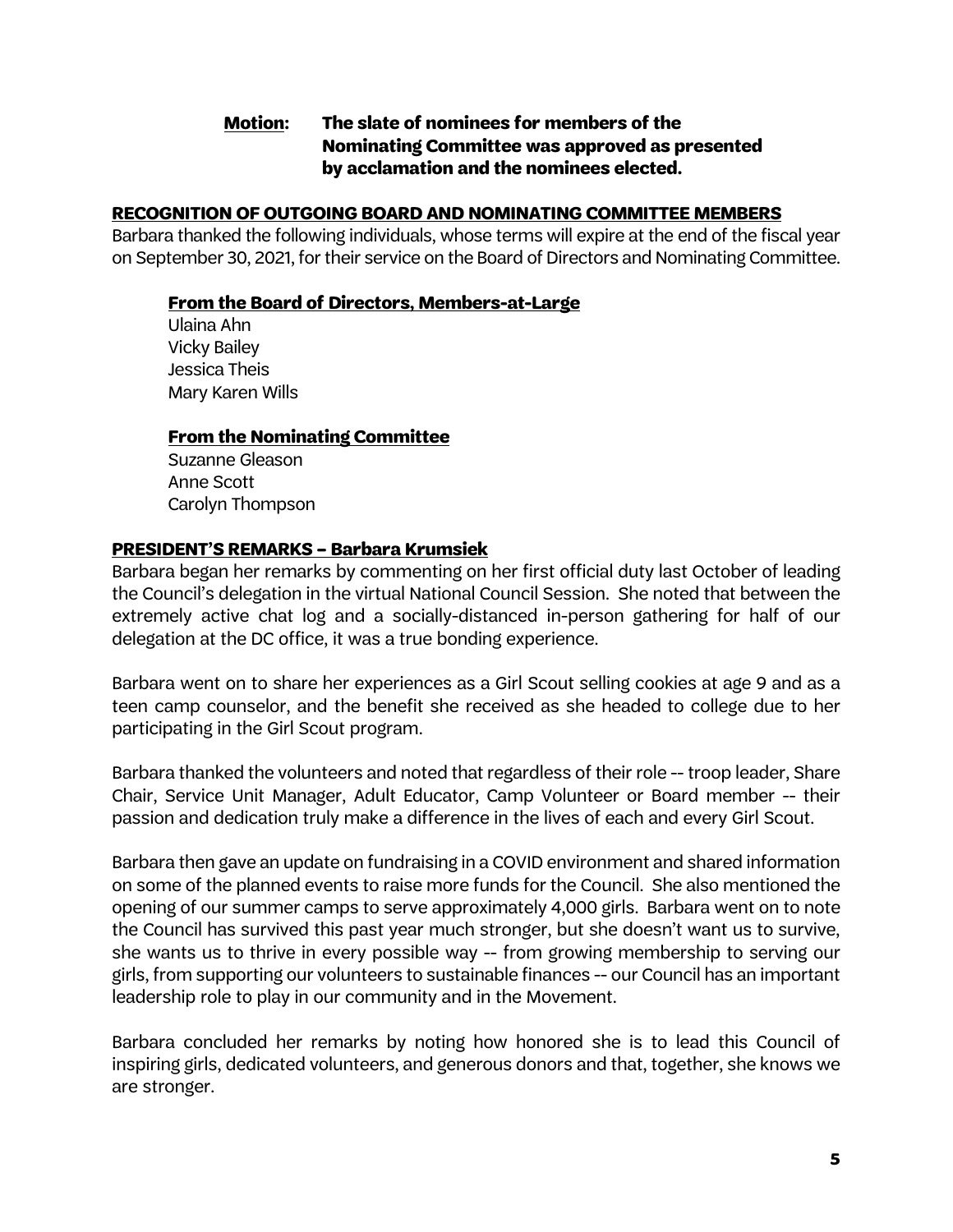The full remarks of the President are attached as "Addendum II" and incorporated by reference in these minutes.

## **CHIEF EXECUTIVE OFFICER'S REMARKS – Lidia Soto-Harmon**

Lidia began her remarks by stating that we have lived through a year that was truly like no other, and as she reflected on all the good works and goodwill our Girl Scouts have generated in our region, she was inspired and humbled. She went on to note that she was proud that our volunteers and staff pivoted quickly to provide a place for girls to learn and grow, even if it meant digital platforms. Girl Scouts were engaged, and 35,000 girls attended virtual troop meetings.

Lidia shared highlights of the Council's progress over the past year working through the challenges of COVID-19, which included virtual program opportunities for girls, online learning opportunities for volunteers, the cookie program, and camp improvement. She also noted that 705 girls earned the Silver Award, 187 girls earned the Silver Trefoil Award, and 201 girls earned the Gold Award.

Lidia concluded her remarks by remembering Faye Fields, the Council's immediate past President of the Board, who passed away in November 2020. She noted that in recognition of Faye's inspiring leadership, the Council bestowed the Bobby Lerch Legacy of Leadership Award posthumously to Faye. The Award was accepted by Faye's husband, Ike Fields, on March 29, 2021. Lidia went on to note that she was grateful to all for their perseverance, creativity, and commitment to making Girl Scouting happen for our girls and said that everyone has demonstrated that we are stronger together.

The full remarks of the Chief Executive Officer are attached as "Addendum III" and incorporated by reference in these minutes.

# **NEXT MEETING AND ADJOURNMENT**

\_\_\_\_\_\_\_\_\_\_\_\_\_\_\_\_\_\_\_\_\_\_\_\_\_\_\_\_\_\_\_\_\_\_\_\_\_

In closing Barbara talked about the legacy that Girl Scouting offers and reflected on her experience on the mall at the time of the 100<sup>th</sup> Anniversary Celebration in 2012. She encouraged everyone to continue to build on our legacy. Barbara thanked everyone for their participation in the Annual Meeting and announced that the next Annual Meeting is scheduled to be held on Saturday, April 30, 2022.

There being no further business, the 59<sup>th</sup> Annual Meeting of Girl Scouts Nation's Capital was adjourned at 10:48 AM.

Wendy White Secretary of the Board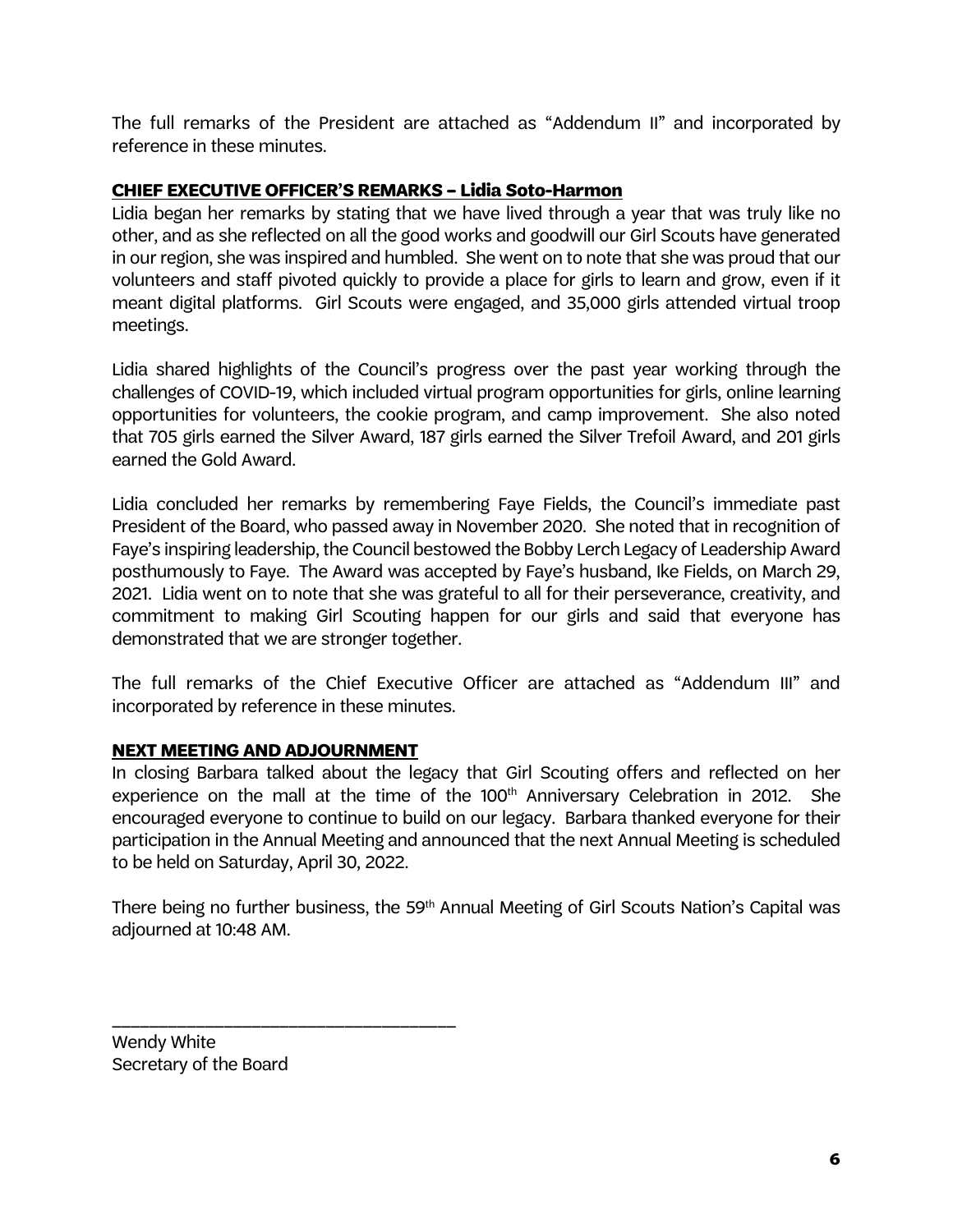#### **Addendum I**

### **TREASURER'S REPORT María Rodríguez**

I am María Rodríguez, Treasurer of the Board, and will report on the audited financial statements for Fiscal Year 2020.

Good morning Girl Scouts!

I am delighted to be here with all of you to report on the financial condition of Girl Scouts Nation's Capital. As the Treasurer of the Board of Directors, it is my duty to present an overview of the audited financial statements from the previous year. Our fiscal year ends on September 30<sup>th</sup>, so this report is primarily for the year ended September 30, 2020.

The Council's financials undergo an external audit every year to ensure everything is accurate and represented in accordance with best accounting practices. This year's audit was prepared by the CPA firm, Aronson, LLC. Their report, along with the Council's financial statements, were posted for delegate review prior to this meeting and are available on the Council's website.

I am pleased to report that Aronson has stated that the Council's financial statements accurately present the Council's financial position and are in accordance with generally accepted U.S. accounting principles. The audit was reviewed by the Council's Audit Advisory Committee, chaired by Tamara Vineyard and the Governance Advisory Committee, chaired by Mary Karen Wills, and was approved by the Board of Directors at our February meeting.

Today, we will review the Council's Statement of Position and Statement of Activities for fiscal year 2020.

Unlike many other nonprofits here and across the country, the Council was able to weather the financial impact of the COVID pandemic last year. As you know, the Cookie program ended just before stay-at-home orders were issued in March. And, we were incredibly fortunate to retain our staff and core operations, thanks to a Paycheck Protection Program loan, offered as part of the federal government's COVID relief efforts.

We were deeply disappointed to cancel all in-person programs, especially our camp programs, but the safety of Girl Scouts will always be our priority. We're now even more excited for camp this summer and hope you are too!

Ok, let's dig in and look at some of the financial details from fiscal year 2020.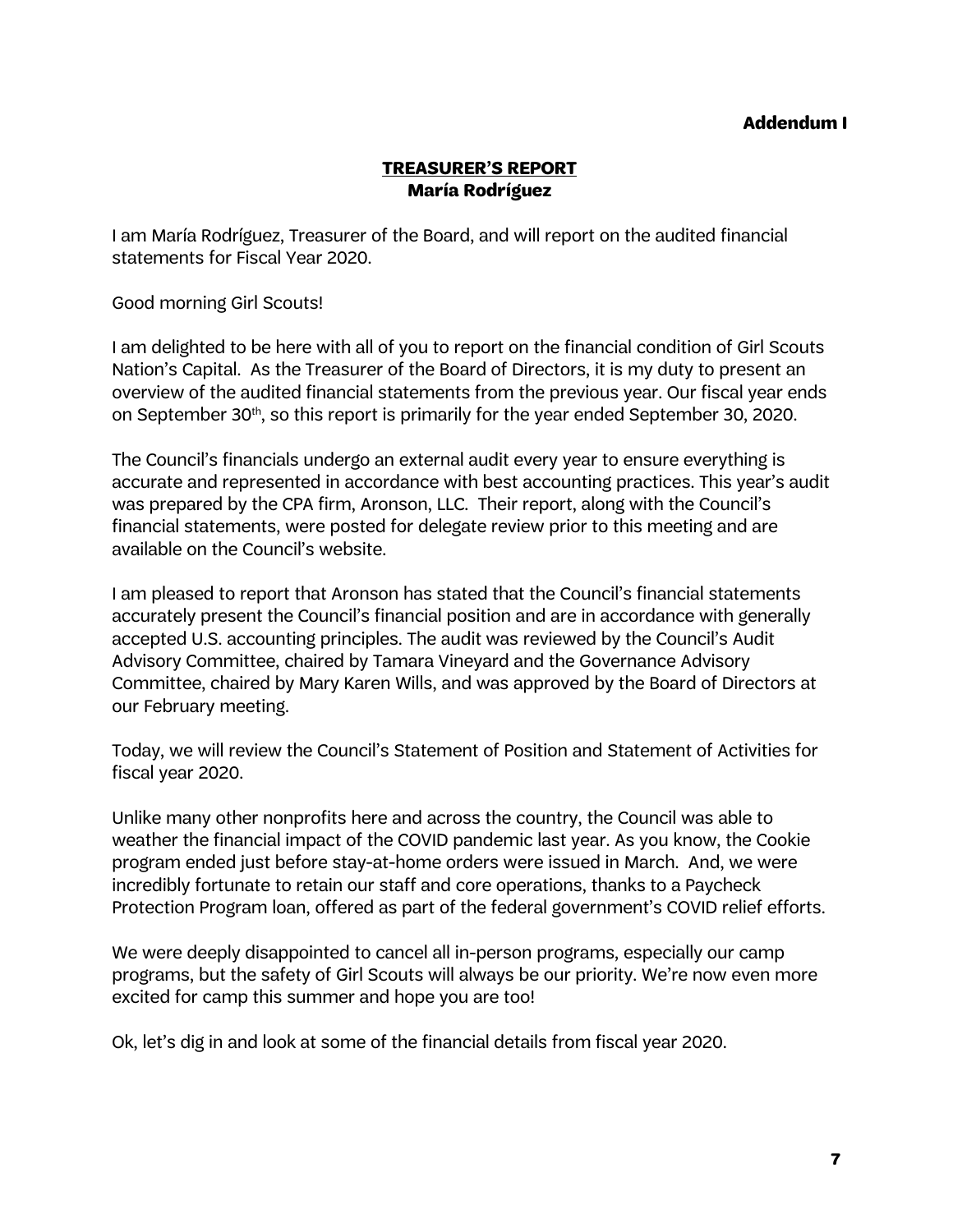# **We'll start with the Council's assets**

For the fiscal year ended September 30, 2020, our total assets were \$46.3 million. As you see on this slide, the Council's assets are divided into three categories:

- Current Assets include our cash, accounts receivable, shop inventory, prepaid expenses, and deposits.
- Investments include our Board operating reserve and endowments.
- Property & Equipment include all our Fixed Assets

The percentage of each category is shown on this pie chart on the screen.

Offsetting our Assets are the Council's Liabilities and New Assets. Our liabilities are captured in three categories. Current liabilities are the Council's debts or obligations that are due within one year, appearing on our balance sheet as accounts payable, acrued payroll liability and other shorter term obligations. A new liability category this year is the PPP loan. As I mentioned earlier, the Council applied for and was granted a Payroll Protection Program (PPP) loan. The Council has applied for full forgiveness on the loan and is awaiting approval, so as of the end of Fiscal Year 2020, the loan is reflected on our books as a future obligation.

Our Long-term liabilities are the Council's debts or obligations that are due in future years, beyond one year. These obligations appear on our balance sheet as Deferred Rent, Capital Lease expenses, and Notes Payable.

Our next slide shows public support and revenue for Fiscal Year 2020. These revenues include proceeds from the Girl Scout product programs, camping and other program fees; as well as donations from individual donors, corporations and foundations.

Product Program and our Girl Scout shops had net sales of nearly \$14.5 million in fiscal year 2020, which represents an increase of almost 16 percent from the previous year. The Council was fortunate to complete its Product Programs prior to the start of COVID. This success is your success and it's what makes Girl Scout programming possible. We are so grateful to you --- and all the Girl Scouts and adult volunteers --- for your energy, dedication, and support of our Girl Scout Product Programs.

Our camping program didn't experience the same success as in years past due to the COVID pandemic. Revenue from camping and other program fees dropped significantly since we had to cancel all summer camp programs. Fortunately, Total Contributed revenue which includes donor Contributed Revenue and Net Assets Released from Restrictions, grew by nearly 10% to total \$2.4 million, or 13.5% of our total revenue stream.

In total, our operating revenues equaled \$17.8 million, up 2.7% from the previous year.

### **Now I will highlight the Council's expenses for Fiscal Year 2020**

• Program services are the costs associated with providing direct programs and services to girls and adults, which totaled nearly \$11.4 million for the year, a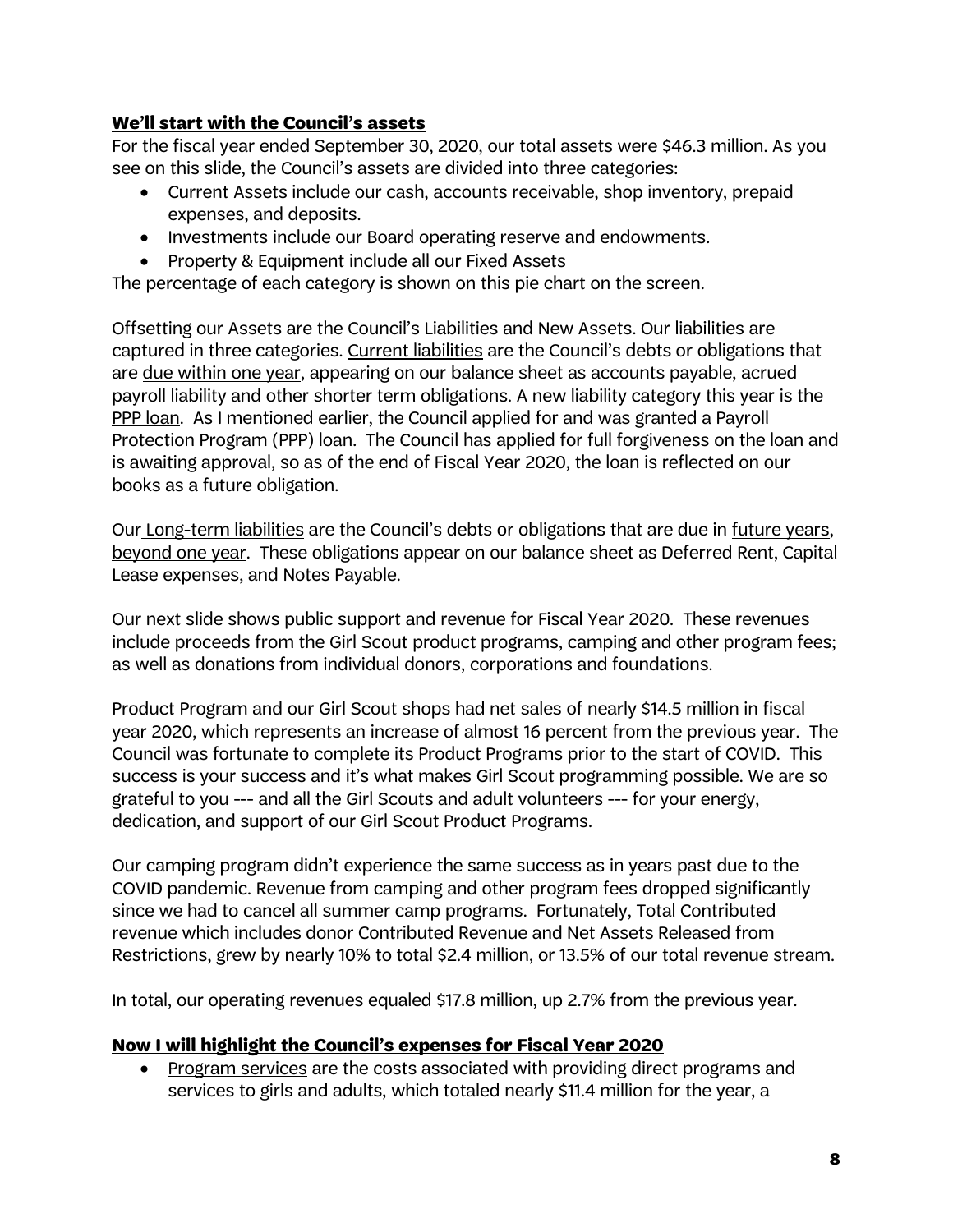decrease of nearly 18.5% which is primarily attributable to the COVID-related program cancellations that I mentioned, most notably all of our summer camp programs.

• Supporting services are the expenses associated with Council management, general administrative functions, and fundraising. In fiscal year 2020 these expenses totaled \$3 million.

Every year, we also report Capital Expenses, which represents the depreciation on our buildings and equipment, totaling nearly \$880,000. Depreciation is a non-cash expense, yet we have to reflect the expense in our financials. With the addition of depreciation, we end the year with total expenses of \$14.4 million.

We are proud to hold true to our values of putting the "girl" first in Girl Scouting which is clearly supported by these numbers. When you compare monies spent on program costs versus overhead costs, 79% of Council expenses go to program services – directly serving girls and supporting their leaders. And the pandemic didn't stop the Council's ability to deliver meaningful programming, including hundreds of virtual opportunities ranging from badge workshops to earning an Endangered Species patch to singing along at a virtual campfire. We are grateful for how hard the Council staff work to ensure that year after year we exceed the industry benchmark of 70% for direct service expenditures.

If you have specific questions about the financial statements, please contact our amazing Chief Financial Officer, Laura Bassett. She loves talking Girl Scout numbers!

This concludes my report looking back at our financial performance in Fiscal Year 2020.

### **Now let's talk briefly about how we are doing in FISCAL YEAR 2021**

Unfortunately, the COVID-19 pandemic is still part of our lives and the Council is feeling the financial effects more keenly this year. This is primarily due to much lower than expected results of this year's cookie program. As you can see on the slide, we sold slightly more than 3 million boxes of cookies, which is 30.24% fewer boxes than last year. While we anticipated the program would be smaller this year due to the pandemic, we didn't anticipate such a huge drop in girl participation. This year 23,908 girls participated in the Cookie program, a 32.9% decrease from the previous year.

To offset this drop in revenue, the Council applied and was granted a second PPP loan. We also cut our expenses, including holding current staffing at 111 positions rather than the full employment level of 120 positions. Even with these measures the Council expects to end fiscal year 2021 with a deficit. Fortunately, the Council's financial strength of previous years will enable us to address the deficit. And we will continue to closely monitor our expenses to ensure we come through these difficult times stronger together.

This concludes my report on the current financial condition of Girl Scouts Nation's Capital.

Thank you so much. The report will be filed as presented.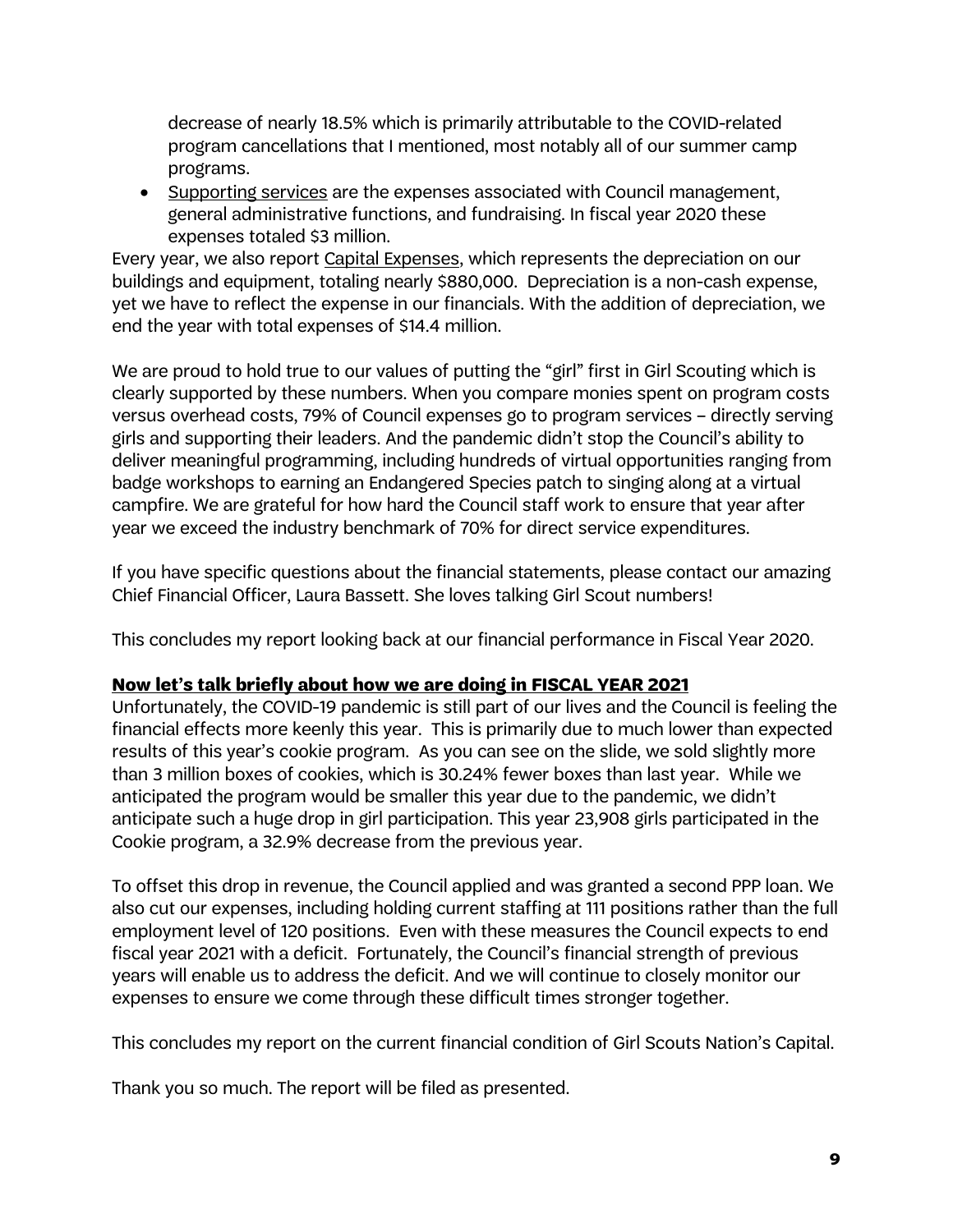#### **Addendum II**

### **PRESIDENT'S REMARKS Barbara Krumsiek**

I am pleased to share a few remarks of my first year as President of the Board.

In October, one of my first official duties was to lead the Council's delegation to the Girl Scout National Council Session – virtually, of course. But it was an amazing experience.

Between the extremely active chat log and a socially distanced in-person gathering for half the delegation at the DC office, it was a true bonding experience. We spent over 36 hours together over a weekend, helping to ensure our voices were heard on all proposals. Importantly, I am thrilled to report that our positions prevailed, and members will have a voice in decisions related to membership dues. I was proud to be part of this important milestone and it was all thanks to Girl Scouts Nation's Cap (as we are known in the Movement).

I grew up a Girl Scout in Queens, NY and it had a profound and lasting influence on my choices and successes. At age nine a rather "cranky" Girl Scout Cookie customer in my neighborhood challenged me to add three numbers really fast in my head. I quickly arrived at the answer. He told me I was good at Math and because I passed his "test" he bought cookies. I never forgot his comment.

Through my teens I was proud to be a Camp Counselor at Camp Henry Kaufmann in New York State. Later when I headed to college to be a Math major, my participation in Girl Scouting provided access to a scholarship that paid 25% of my tuition for all four years, of which I was extremely grateful.

I know very well that Girl Scouting continues to impact the lives of thousands of girls every year at Girl Scouts Nation's Capital. I see it in the engagement of our teen delegates at our Forums. I see it in the projects of my fellow Gold Award Girl Scouts. One of my favorite things is to visit cookie booths and I have to say that handing out the Cool Cookie Customer patch was a highlight of my year -- shout out to my friends in West Virginia (especially Troop 40235).

And to our dedicated volunteers, I appreciate each one of you. While there have been few opportunities for me to meet you in-person over the past year due to COVID protocol, it was my privilege to travel to the homes of many of today's honorees to present awards. Regardless of volunteer role -- troop leader, Share Chair, Service Unit Manager, Adult Educator, Camp Volunteer or Board member -- your passion and dedication truly make a difference in the lives of each and every Girl Scout. You are incredible!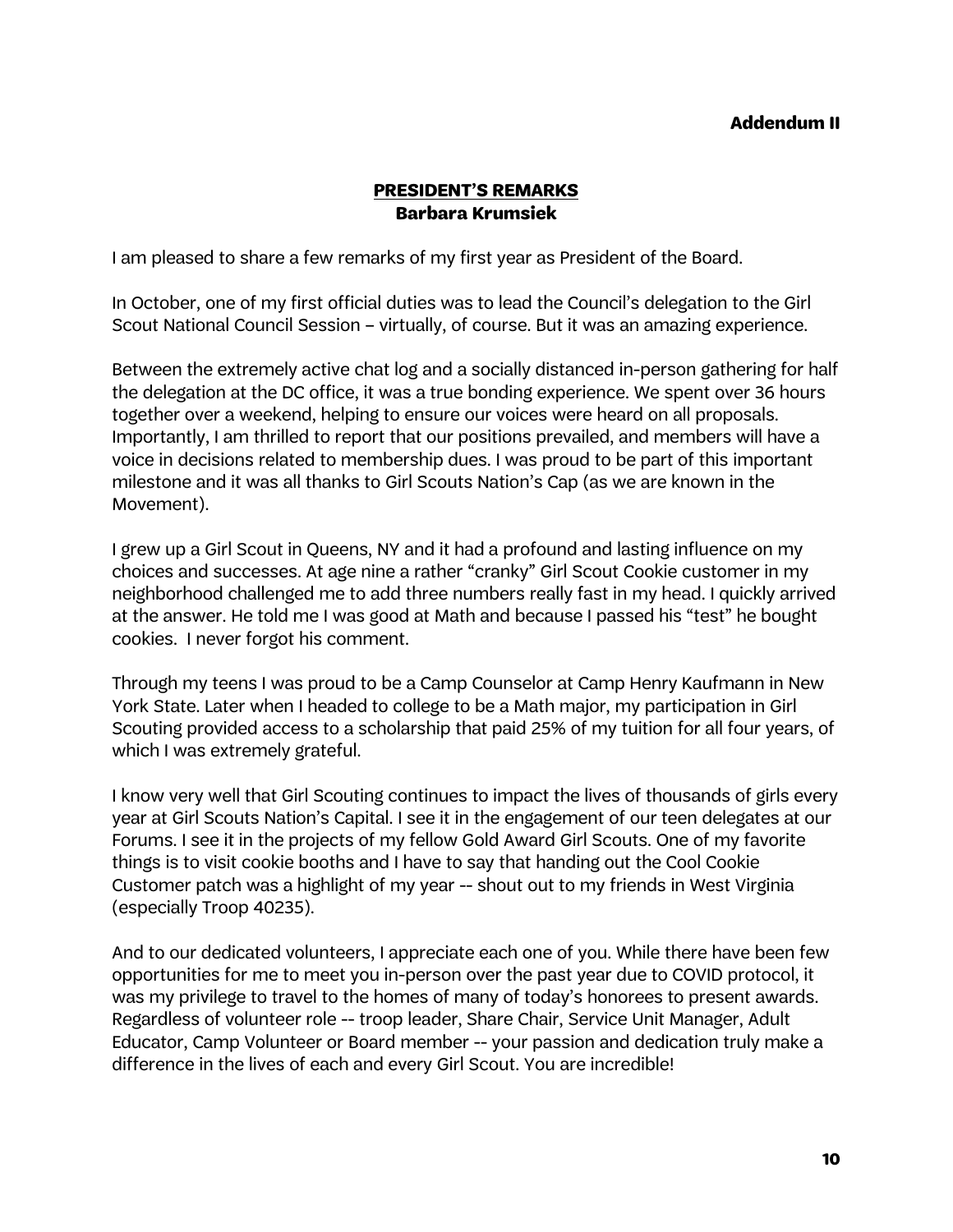And, our members don't just give their time, but share their love of Girl Scouting with financial support – their treasure. So many of our volunteers, families, and friends give generously to our annual family campaign, SHARE. In fact, two Associations —34 & 42- have already met or exceeded their goals for this year. Accept our virtual congratulations for joining this year's Green Ribbon Club. I also want to recognize the 22 Service Units that have met or exceeded their SHARE goals already this year. We have so much to be proud of!

We are 64.2% to our goal of \$700,000, but we know our service unit and troop SHARE Chairs continue their creative efforts to spread the word about the importance of the SHARE Your Love of Girl Scouting campaign. I want to assure you that your Board is a partner in your efforts to increase investments in our girls. We each make our own personal meaningful gift every year and actively work to introduce our business colleagues and friends to the Girl Scout mission.

One example of this is Board member Mary Karen Wills. She led a committee that planned our first Girl Scout Golf Classic. Masked and socially distanced, we hosted old and new friends and raised approximately \$127,000 in August 2020. And we are doing it again on Monday, October 25, 2021.

But we have more work to do in our Council, and frankly in this country, to increase the financial investment in our girls' future. In 2017, the Women's Philanthropy Institute found less than 2% of overall charitable giving from individuals, foundations, and corporations support nonprofits focused on women and girls. Our girls deserve much more. And the funding challenges and financial need continues to be real.

We are thrilled to be opening our camps—day, evening, community-based and sleep away—this summer. But to do that safely for our Girl Scouts, volunteers, and staff, we have to purchase over \$100,000 worth of Personal Protection Equipment (PPE) to serve fingers crossed – about 4,000 girls. We will be sharing more details about the need in early June. Thank you in advance for your generous support.

In September of last year, the Board formed an Ad Hoc Strategy Planning Committee, charged with developing corporate goals for the next four years. Based on the work completed thus far, we remain firm in our belief that girls are best served in a troop. And affirm our belief that volunteer delivery of high quality program is vital to our growth and sustainability. You confirmed during Forums that a combination of virtual and in-person experiences will be our future.

Additionally, we are proud that our Council has a strong history of diversity, equity, and inclusion, but we recognize that there is more work to be done. It is not enough for Girl Scouts to be welcoming – we need to make sure every girl, family, and volunteer feel that they belong.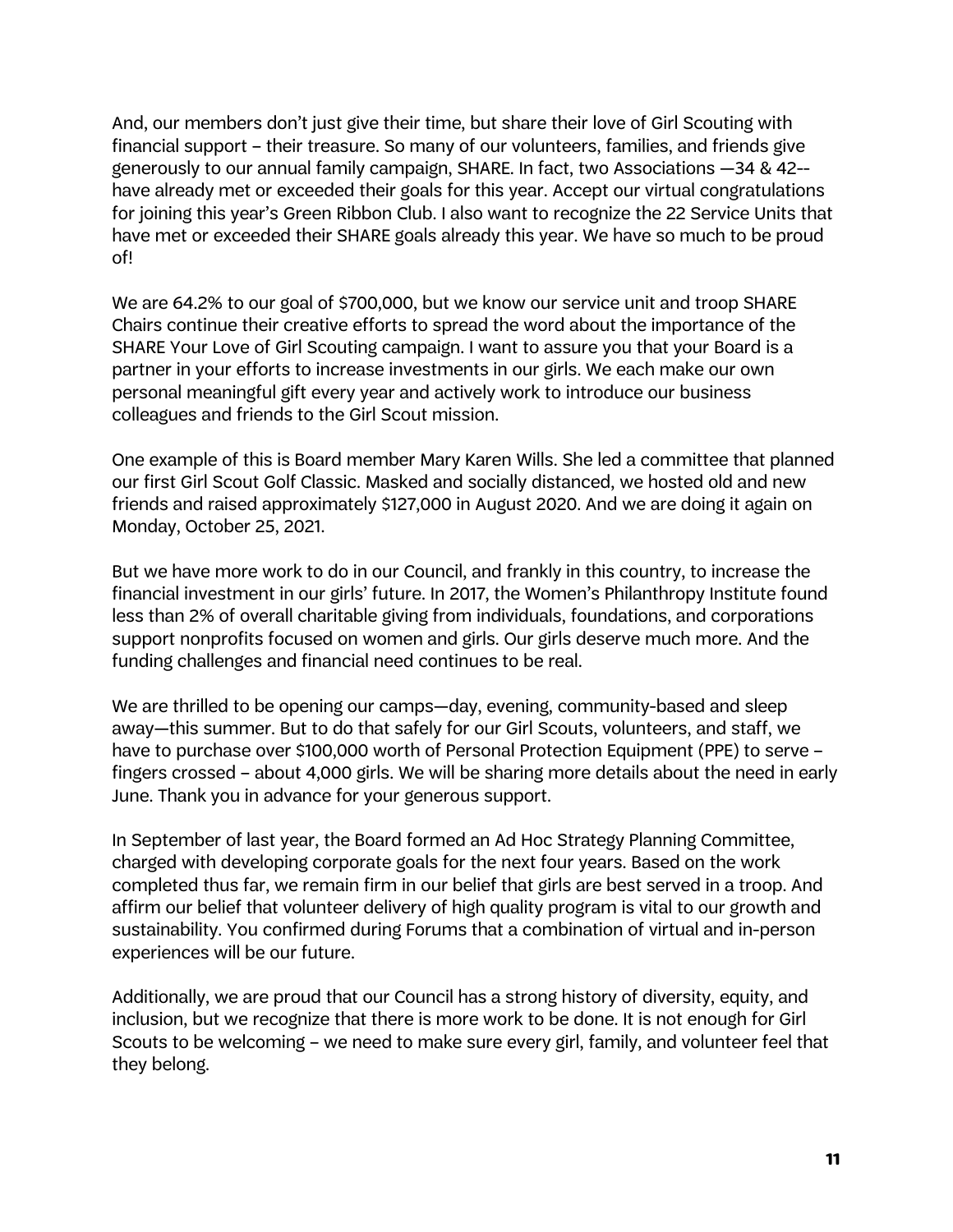Girl Scouts Nation's Capital has survived this past year much stronger, but I do not want us to just survive, I want us to **THRIVE** in every possible way. From growing membership to serving our girls, from supporting our volunteers to sustainable finances, our Council has an important leadership role to play in our community and in the Movement.

I am honored to lead this Council of inspiring girls, dedicated volunteers, and generous donors. Together, I know that we are stronger.

Thank you.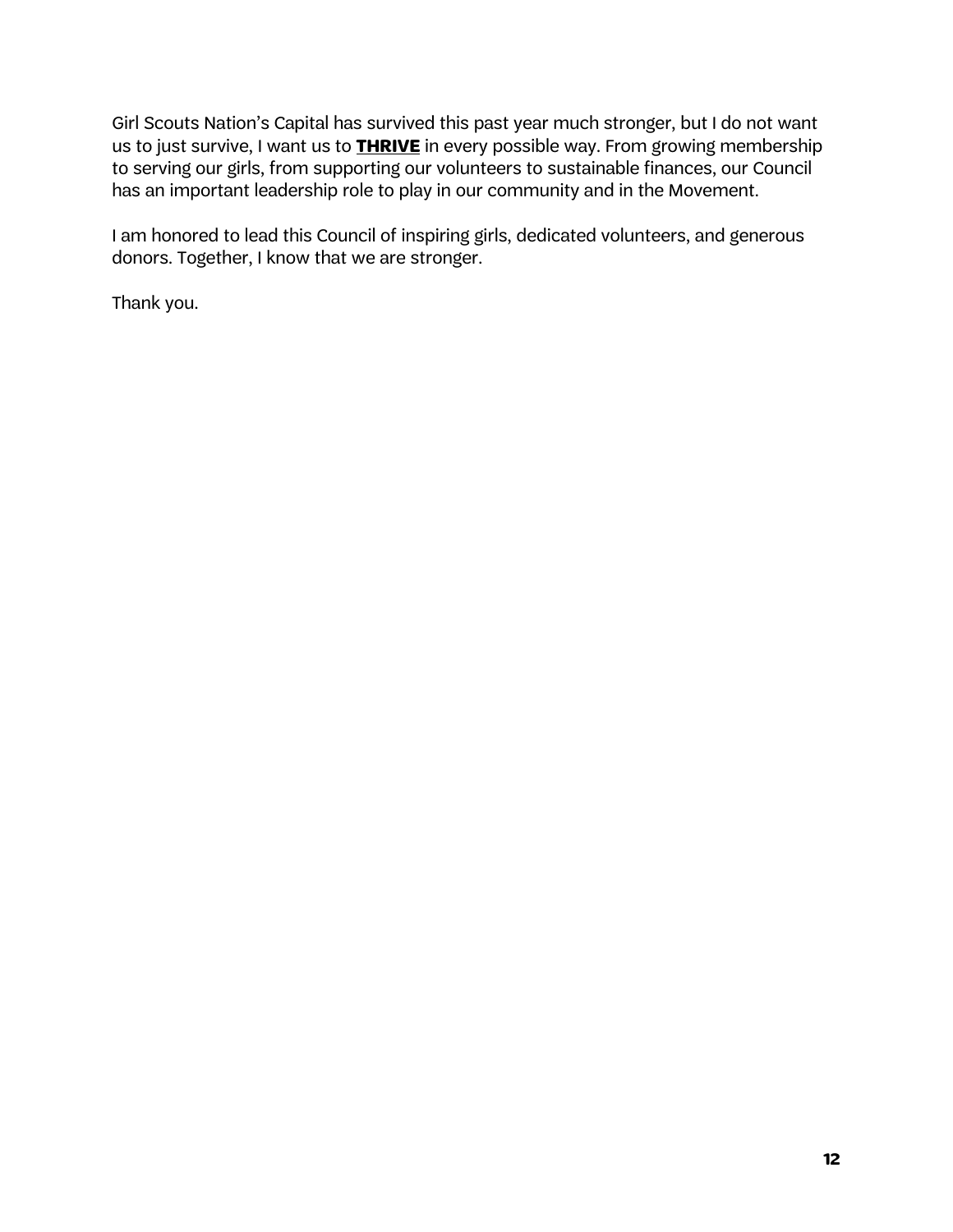### **Addendum III**

## **CHIEF EXECUTIVE OFFICER'S REMARKS LIDIA SOTO-HARMON**

I am Lidia Soto-Harmon your CEO.

We have lived through a year that was truly like no other, and hopefully only once in our lifetime. I reflect on all the good works and goodwill our Girl Scouts have generated in our region and I am inspired and humbled.

I am proud that our volunteers and staff pivoted quickly to provide a place for girls to learn and grow, even if it meant digital platforms. And our girls were engaged. 35,000 girls attended virtual troop meetings. And almost 50,000 virtual program opportunities were provided, and this is just staff led. Imagine the numbers if we included all our troops, service units, and associations. Thank you all for modeling resilience and providing something that felt normal and consistent in a time of so much uncertainty for our girls.

Our Gold Award Girl Scouts hosted Conversations of Consequence on issues such as racial justice, gender stereotyping, and mental health. For Thinking Day, 300 of our girls and I met virtually with over 30 Girl Scouts from Japan. You should have heard all the girls greeting each other with "kon'nichiwa". It was our way to celebrate international friendship and the Cherry Blossom Festival. Virtual program opportunities truly do open the world for our girls.

Fortunately, our technology was up to the challenge. gsLearn has proven to be an invaluable tool providing more than 26,000 online learning opportunities that successfully instilled confidence in our Girl Scout leaders. And Rallyhood is where our Girl Scout community gathered -- virtually. And we are thrilled that we will continue to offer Zoom accounts at the reduced rate of \$36 annually to support girl through 2023!

Our Girl Scouts have also found ways to serve the community and take-action in a pandemic. From sending Valentine's Day cards to front-line workers, to blankets for local hospice, to planting trees in memory of lives lost to COVID-19.

And despite our inability to gather, our girls remained committed to earning higher awards.

- 705 Girl Scout Cadettes earned the Silver Award
- 187 Girl Scouts earned the Silver Trefoil, and
- 201 girls earned the Gold Award, our highest earned award

Congratulations to the girls, their parents and network of volunteers for all the support along the way. These girls are indeed what the world needs!

As Maria shared during the Treasurer's report, our 2020 and 2021 cookie sales have been dramatically different but impressive in their own ways. Beyond the financial benefit to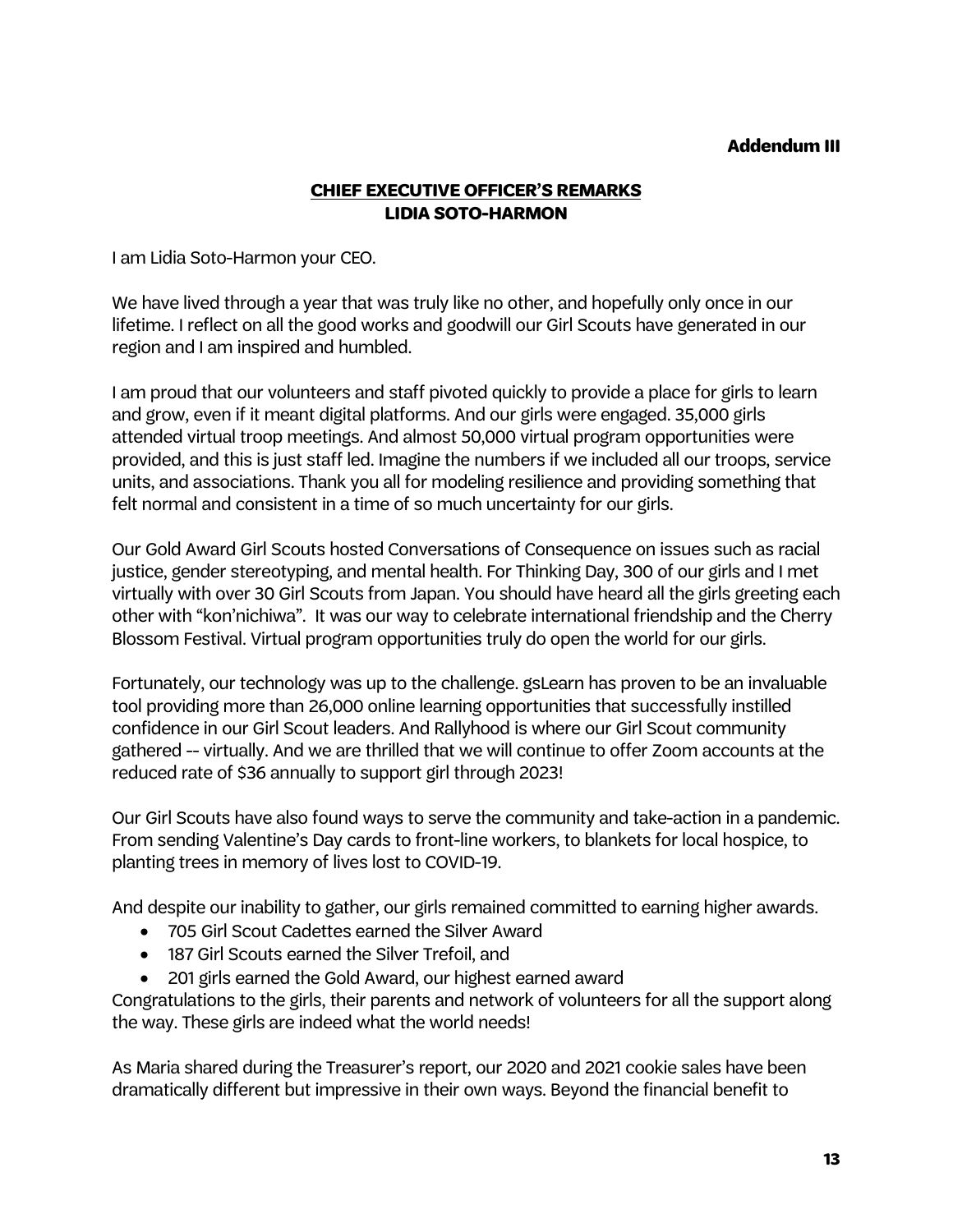troops and the Council, Girl Scout Cookies have proved to be a true gift to our community. Girl Scout cookies brought smiles to the faces of to our community heroes -- teachers, health care workers, and first responders.

Our cookies also recognized the brave contributions of the Capitol Police and National Guard and facility personnel stationed at the US Capitol thanks to Booz Allen Hamilton. We were grateful when corporations and businesses purchased cookies from girls to say thank you to their employees through our Mint for Each Other Campaign. And we were so grateful and proud of the troops that used their cookie earnings to purchase much needed food for local food pantries. The Girl Scout entrepreneurship program truly provides benefit to our girls, families, our Council, and the community.

Our Council continues both our commitment to deliver outdoor experiences and to maintain our eight beautiful camps. This past year, we installed a new roof at Camp Aquasco's Aquascake Lodge and have updated the new Shawnee Lodge at Camp White Rock. Are you ready to take your girls camping – or should I say glamping? Also, we celebrated Camp May Flather's 90th Anniversary virtually in February as well as raised \$117,000 to make needed improvements. May Flather is our country's oldest working Girl Scout camp and hosted First Lady Lou Henry Hoover as an overnight guest. And yes, her accommodations were in a tent!

As Barbara mentioned, we are committed to having programming at our camps this summer as well as supporting our volunteer-led day and evening camps. We are really excited to welcome back campers. It isn't summer without Girl Scout Camp, right?

We are proud to be the largest Girl Scout council in the nation, with over 78,683 girl and adult members. Thanks to you, we have one of the strongest retention rates in the country at 73%. We did, however, see another year of decline in our new girl members - virtual recruitment is a challenge. Last spring our members recognized the value of Girl Scouts and renewed their membership in record numbers. We understand, that for some of our members, a virtual Girl Scout experience is not ideal, but I promise you, Girl Scout Adventures Await You in 2022 so renew your membership today. And if there is a girl in your life, your street, your community, please use your power to have her join the greatest adventure in her life: Girl Scouts.

Last year when Faye Fields, our immediate past president of the Board, presided over our Annual Meeting virtually, we honored her leadership, her passion for girls, and her dedication to Girl Scouts with a promise to deliver a well-deserved, in-person celebration this spring. Sadly, we lost Faye to breast cancer last November. I have been heartbroken to not only loose an amazing leader, but a mentor and friend.

The Bobby Lerch Legacy of Leadership Award was created in honor of the Council's first president and to mark the pinnacle of leadership and service to our Council. In recognition of Faye Fields' inspiring leadership, we bestowed the Bobby Lerch Legacy of Leadership Award posthumously to Faye. Faye was an indispensable champion of Camp CEO, the Gold Award, the Major Gifts Society, and through her passion, she helped bring the outdoors to thousands of girls across our Council.